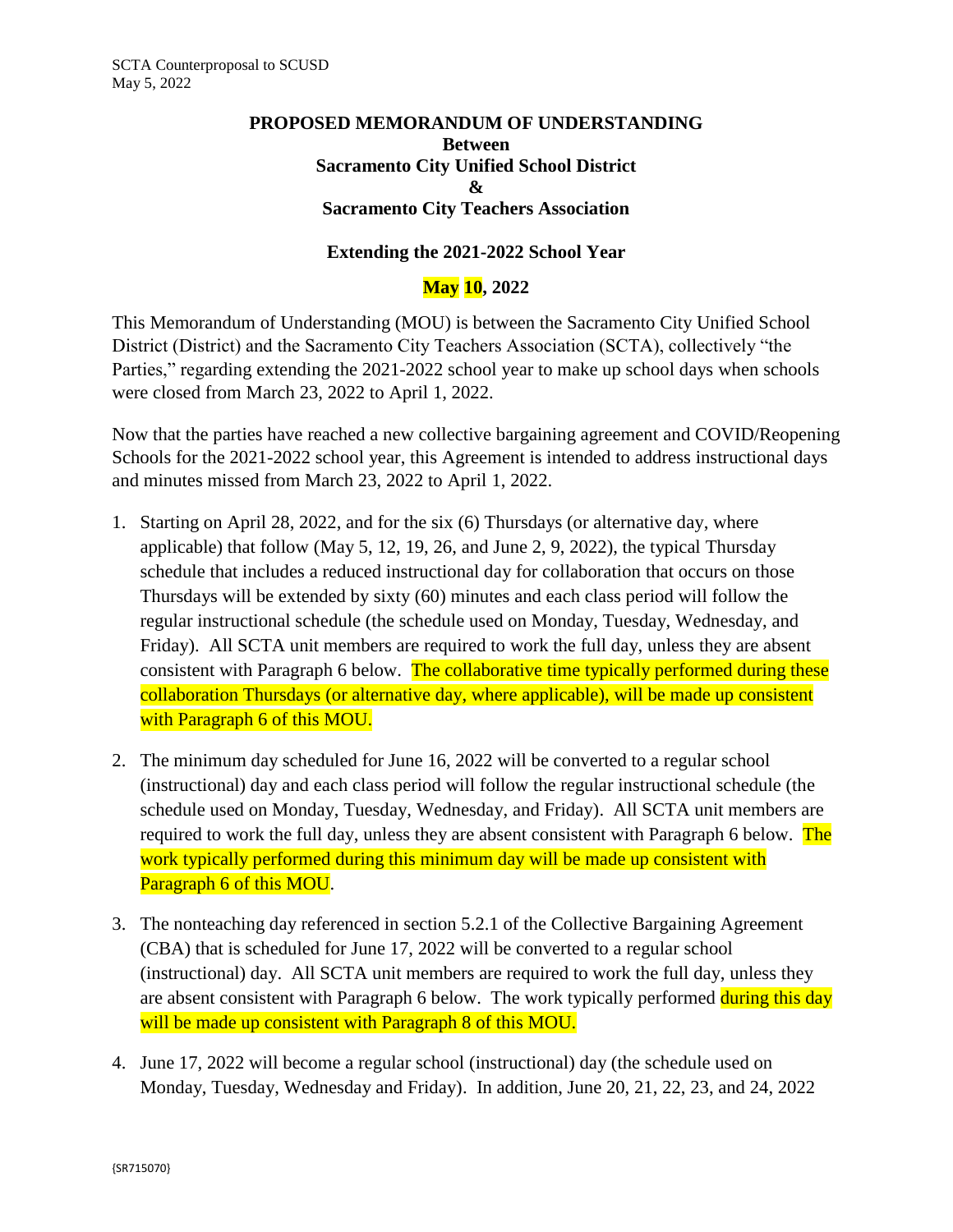will also become regular school (instructional) days (the schedule used on Monday, Tuesday, Wednesday and Friday) and all SCTA unit members are to report to work for each of these days, consistent with Paragraph 6 below. The last workday for the SCTA bargaining unit for the 2021-22 school year shall be June 24, 2022, unless employees are on a 12-month salary schedule.

5. For those employees on the salary schedules in Appendix A (#s 1-7), the employee work year **for the 2021-22 year only** will be 180 separate workdays with compensation based on the attached salary schedules. For those employees on the salary schedules in Appendix B (#s 8-9), the employee work year **for the 2021-22 year only** will be 175 separate workdays with compensation based on the attached salary schedule. For those employees on the salary schedule in Appendix C (# 10), the employee work year **for the 2021-22 year only** will be separate workdays for school psychologists and  $\Box$  separate days for program specialists and school social workers with compensation based on the attached salary schedule. For those employees on the salary schedule in Appendix  $D \left( \frac{\mu}{2} 11 \right)$ , the employee work year **for the 2021-22 year only** will be 176 separate workdays with compensation based on the attached salary schedule. For those employees on the salary schedule in Appendix E (# 12), the employee work year **for the 2021-22 year only** will be  $\blacksquare$  separate workdays with compensation based on the attached salary schedule. For those employees on the salary schedules in Appendix F (#s 13-14), the employee work year **for the 2021-22 year only** will be separate workdays with compensation based on the attached salary schedule. Consistent with the Successor Contract agreement reached on April 3, 2022, the salary schedules will be increased by 4% across the board. The last teacher workday for the 2021-2022 school year shall be June 24, 2022. The days of the strike, March 23 through April 1, will not be considered work days.

The work year for SCTA members remain 180 days or the applicable number of work-days that apply to an employee´s specific position as set forth above. To address the non-work days of March 23 to April 23, the work year is reduced by three days for the K-12 work schedule (Appendix A). Employees on the other salary schedules shall have the number of work days reduced commensurate with the employee's specific positions as set forth above.

The per diem, hourly, or any other rate paid for the purpose of extra duties performed in the 2021-22 school year shall be based on the 183-day work year.

6. Employees are required to work each of the days identified in Paragraphs 1, 2, 3, and 4 above, unless they are taking an approved leave of absence pursuant to Article 9 of the CBA. In addition, any employee who has a pre-scheduled vacation or significant pre-scheduled event not otherwise covered by Article 9 of the CBA will be able to use PN days or days without pay for each of the days identified in Paragraphs 1, 2, 3, and 4. In the case of those educators who are participating in the Sacramento State University STEM Power Summer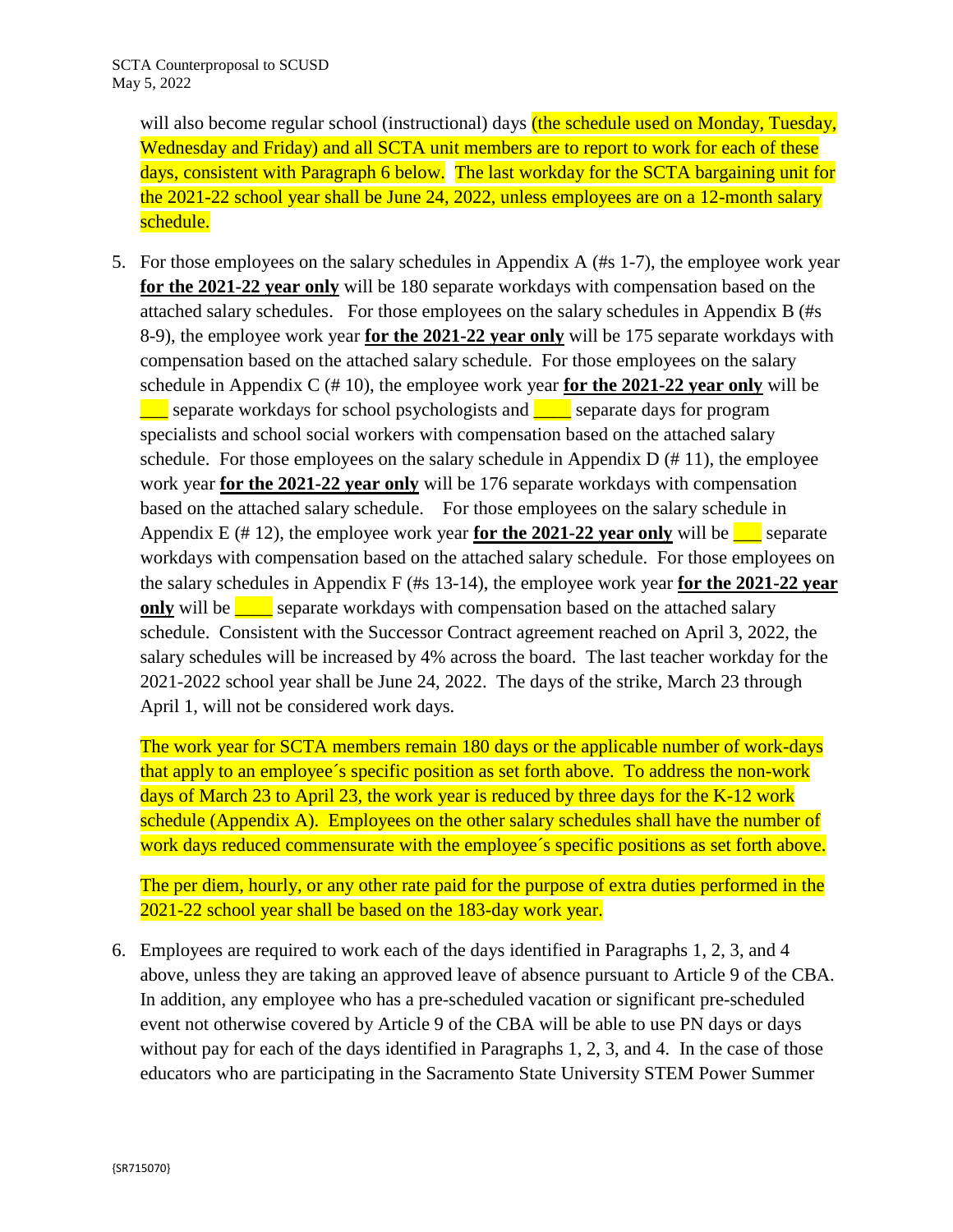Institute attendance at the Institute during instructional time set forth above in Paragraph 4 will be considered work time.

Bargaining unit members shall inform their administrator in writing by Friday, May 20 of any pre-scheduled PN day, vacation day, or significant event that would prevent an employee from working on any of the days from June 20 through June 24, 2022. The District will also survey parents and legal guardians to determine projected student attendance by grade level and school. Upon receipt of the survey data from staff and parent/legal guardians, the parties will meet in order to maximize supervision and instruction for students, including but not limited to, pre-scheduling additional substitutes, combining classes, adjusting assignments and other agreed-upon responses to make every reasonable effort to meet student learning needs.

- 7. No employee who was absent from work due to the strike from March 23 to April 1, 2022 will receive a pay dock for the days that they were on strike because that work is being made up as set forth above.
- 8. SCTA unit members remain responsible for engaging in collaborative time and all required year-end related duties, e.g. attending graduation or other required related duties, grading and student progress reporting, finalizing cumulative files and reports, classroom closure.
- 9. Employees who submitted a notice of retirement or resignation with a retirement or resignation date of June 17, 2022 will be deemed to be retiring or resigning instead on June 24, 2022 and the District will issue a communication to the employees regarding the new date of retirement/resignation.
- 10. This agreement does not provide any additional compensation for any employee over and above what an individual may otherwise have earned in the absence of the strike.
- 11. Because New Tech High School and New Joseph Bonnheim are on different calendars, the terms of this MOU will apply, but the dates for the made-up instructional days will be mutually agreed up by the District and SCTA.
- 11. This MOU is not precedential and does not establish a past practice.
- 12. This agreement expires on June 30, 2022.

## **For the District: For SCTA:**

Superintendent President Jorge A. Aguilar David Fisher

\_\_\_\_\_\_\_\_\_\_\_\_\_\_\_\_\_\_\_\_\_\_\_\_\_\_\_\_\_ \_\_\_\_\_\_\_\_\_\_\_\_\_\_\_\_\_\_\_\_\_\_\_\_\_\_\_\_\_\_\_\_\_\_

Date: \_\_\_\_\_\_\_\_\_\_\_\_\_\_\_\_\_\_\_\_\_\_\_\_\_\_\_ Date: \_\_\_\_\_\_\_\_\_\_\_\_\_\_\_\_\_\_\_\_\_\_\_\_\_\_\_\_\_\_